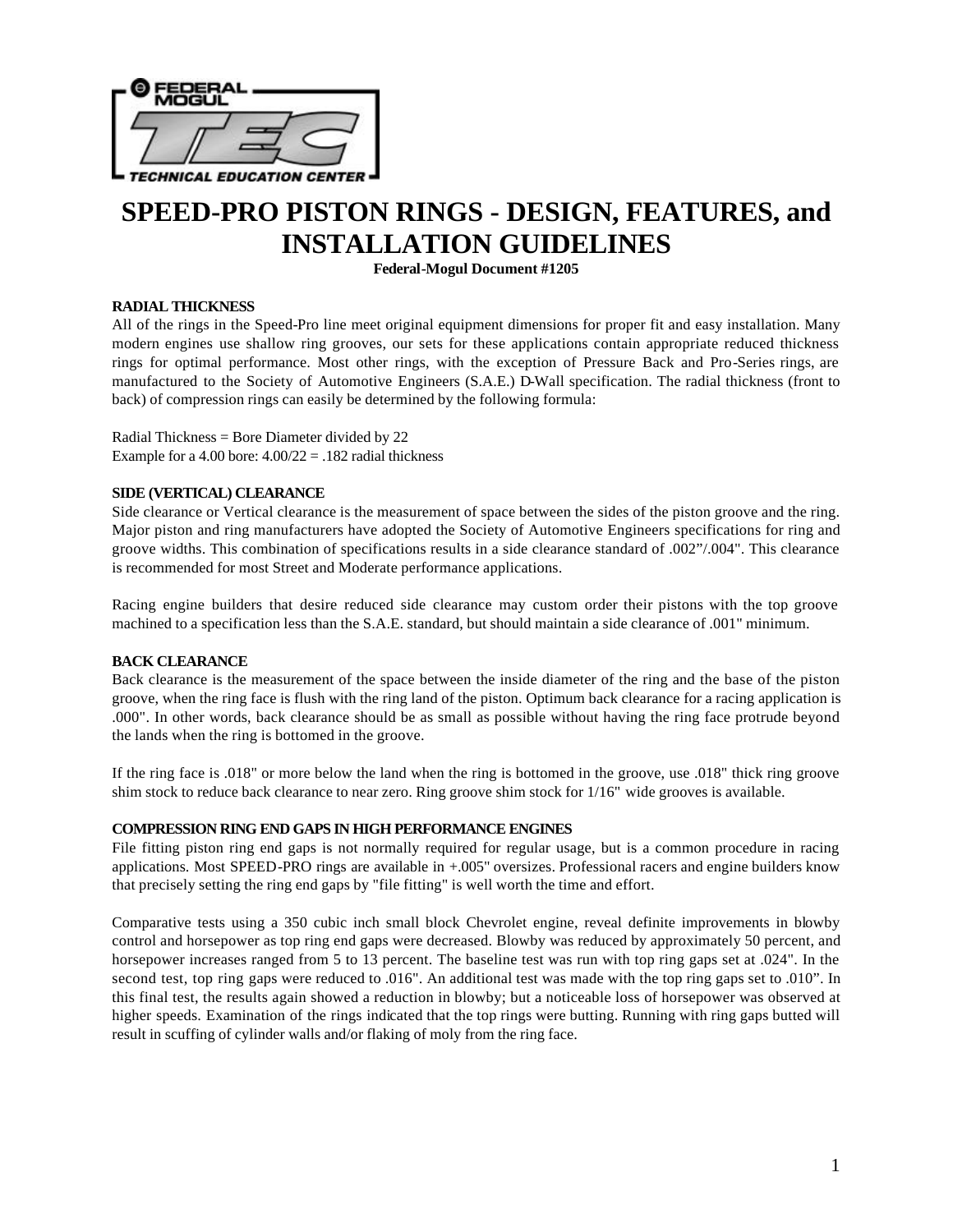# **SPEED-PRO PISTON RINGS - INSTALLATION GUIDELINES -cont'd**

Running with "ideal" end gaps is certainly the goal, but the results of this test show that is better to have a slight amount of additional clearance than to have too little and risk scuffing. When fitting rings to cylinder bores, every .001" change in bore diameter changes the end gap by approximately .003". (Diameter changes affect the gap by the factor of pi…..3.1416").

Example: An increase in bore diameter of .002" increases the ring gap by .002" x 3.1416" = .00628".

### **RING END GAP RECOMMENDATION GUIDE (FOR 4.000 INCH BORE)**

| <b>Speed Pro Top Rings</b> |                |                                   |  |  |
|----------------------------|----------------|-----------------------------------|--|--|
| (ductile iron, 4" bore)    | 4.000" Example | <b>Minimum Gap Factor</b>         |  |  |
| Moderate Performance       | $.016 - .018$  | (.004 per inch of bore diameter)  |  |  |
| Drag Racing, Oval Track    | $.018 - .020$  | (.0045 per inch of bore diameter) |  |  |
| Nitrous Oxide - Street     | $.020 - .022$  | (.005 per inch of bore diameter)  |  |  |
| Nitrous Oxide - Drag       | $.028 - .030$  | (.007 per inch of bore diameter)  |  |  |
| Supercharged               | $.024 - .026$  | (.006 per inch of bore diameter)  |  |  |
|                            |                |                                   |  |  |
| <b>Speed Pro 2nd Rings</b> |                |                                   |  |  |
| (cast Iron, 4" bore)       | 4.000" Example | <b>Minimum Gap Factor</b>         |  |  |
| Moderate Performance       | $.020 - .022$  | (.005 per inch of bore diameter)  |  |  |
| Drag Racing, Oval Track    | $.022 - .024$  | (.0055 per inch of bore diameter) |  |  |
| Nitrous Oxide - Street     | $.024 - .026$  | (.006 per inch of bore diameter)  |  |  |
| Nitrous Oxide - Drag       | $.028 - .030$  | (.007 per inch of bore diameter)  |  |  |
| Supercharged               |                |                                   |  |  |

Notice: Most of the second ring gap recommendations are larger than the top rings. Recent testing has proven that a larger second gap increases the top ring's ability to seal combustion. This larger "escape" path prevents inter-ring pressure from building up and lifting the top ring off the piston allowing combustion to get by. Many engine builders have reported lower blow-by and horsepower gains at the upper RPM ranges with wider second ring gaps. Also, almost every new car made is using this inter-ring pressure reduction method to lower blow-by and emissions and to increase engine output.

# **TO AID IN FILING RING GAPS, WE OFFER THE FOLLOWING HINTS:**

- A) Place the butt end of a small sharp file in a vise. If several sets of rings are going to be filed, you may want to consider the gap filer Part No. MT-135 or MT-141.
- B) File from outside face toward inside diameter to avoid chipping the face coating or leaving burrs on O.D. edges.
- C) Filing only one end of the ring allows you to verify that you are keeping the gap straight and parallel.
- D) Remove any burrs created by the gapped process with a fine stone.

Use the above chart as a guide to normal ring end gaps. The 'ideal" end gap will be somewhat different for each engine. It can be as varied as the contributing factors that influence it. Piston rings should be file fitted to the desired end gap with the torquing plate attached. In worn cylinders, make sure that ring gaps are checked at bottom of ring travel. In seeking for the optimum end gap for your particular engine, choose the proper application in the chart and gap the rings to the high limit. If the ring's end surfaces show shiny spots after usage, it is evidence of ring butting. This means that your rings are operating at a higher than average temperature and require additional gap. If there is no indication of butting, then the end gap can be narrowed until you reach the "ideal" condition. Remember, stay on the safe side!

There is some controversy as to the effect of water temperature on ring end gaps. Some racers feel that if their water temperature is low, compared to another engine of identical size, they could narrow up on ring gaps. This is not true! Basically, piston and ring temperatures remain the same whether the water temperature is high or low. Theoretically, if you consider thermal growth or expansion, be it ever so slight, the engine with hotter temperature would have bigger bores. The engine with the lower temperature would have smaller bores. The above chart was developed for "normal" engine temperatures. If your engine water temperature tends to be low, you should run a larger end gap than recommended to compensate for the smaller bores.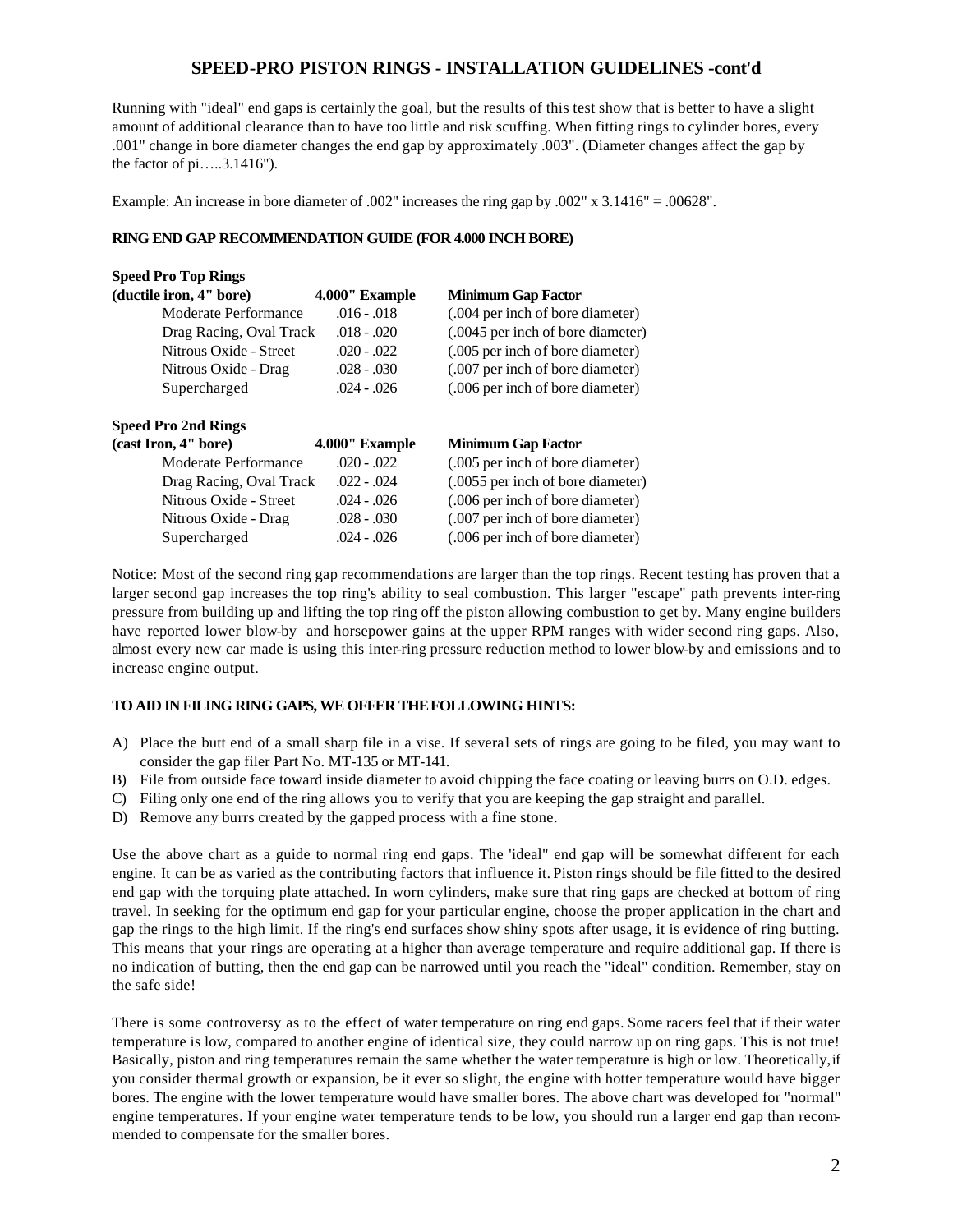# **SPEED-PRO PISTON RINGS- INSTALLATION GUIDELINES -cont'd**

#### **HONING FOR TOP PERFORMANCE**

There is a lot more to finish honing than just smoothing the rough surface left by the boring or rough honing operation. Finish honing must go beyond the ruptured metal produced by the rough sizing operation tool. A boring tool causes the metal to fracture at the side of the cutting tool as well as below the cut. It is therefore important to allow sufficient stock for finish honing in order to completely remove this fractured surface material.

A honing stone of a given grit size will continue to produce a constant finish when certain variables are controlled; such as stone pressures, rotational speed, reciprocation rate and use of coolants in the honing process. The surface of the stone has thousands of cutting points which generate a tremendous quantity of tiny, superimposed, crisscross grooves in the cylinder wall during the honing cycle. The developed pattern is one of angles formed by each abrasive grain cutting a single groove and crisscrossing itself as the honing tool changes direction during reciprocation. The result is millions of tiny areas resembling diamonds, effecting an overall crosshatch pattern for ideal ring seating and retention of cylinder wall lubricant. Theoretically, a piston ring (after break-in) should never touch the cylinder wall, but glide across it on a very thin film of oil. There are several crucial steps that will result in optimum finishes if followed, and a bundle of trouble if ignored.

#### **NOT FOLLOWING THESE PROCEDURES CAN CAUSE ONE OR MORE OF THE FOLLOWING PROBLEMS:**

- Slow Ring Seating
- Abnormal Wear
- Scratching and Short Ring Life
- **Excessive Oil Consumption**
- High Surface Temperature (Scuffing)

# **INSTALL AND TORQUE MAIN BEARING CAPS**

The block, being complex in design and having a variety of thick and thin sections, will twist and distort as pressures from bolt torquing set up internal stresses.

#### **USE A TORQUE PLATE**

The top of the cylinder block is affected by the torquing of the cylinder heads. Cylinders bores can be measured as being round and straight; but once the cylinder heads are torqued in place, they can become distorted and irregular in shape. To simulate the distortion caused by mounting the heads, it is necessary to pre-stress the top of the cylinder block. This is done by using a torque plate. Place a new or used head gasket under the plate before boring or honing. Be sure the gasket is the same as used in the final assembly. When selecting head bolts for installing the torque plate, make sure that they extend the same distance beneath the plate as the regular head bolts do beneath the cylinder head. If the head bolts are too long, they will go deeper into the unused portion of the tapped threads in the cylinder block and result in permanent cylinder distortion at the bolt location. The purpose of the torque plates could be defeated entirely by improper lengths of head bolts as all cylinder boring is done with the plate installed, the clamping of the boring unit may have to be modified slightly to hold the boring bar in place on top of the torquing plate during the boring operation. This procedure must be followed throughout the entire boring and honing operations. If an automatic hone is used (such as the CK-1O) the same method applies to all the roughing and finishing with the honing stones. Piston rings should be file fitted to the desired end gap with the torquing plate attached.

#### **ALLOW .003" HONING STOCK.**

When hand honing, the bored size must be .003" less than the desired finished size. Rough hone with 220 grit stones to within .0005" (1/2 of one thousandth). Hone to finish size with 280 or 400 grit stones. When using an automatic hone such as the CK-10, rough sizing is done with 70 grit stones to within .003" of finished size. intermediate hone with 220 grit stones to within .0005" and finish to size with 280 or 400 grit stones.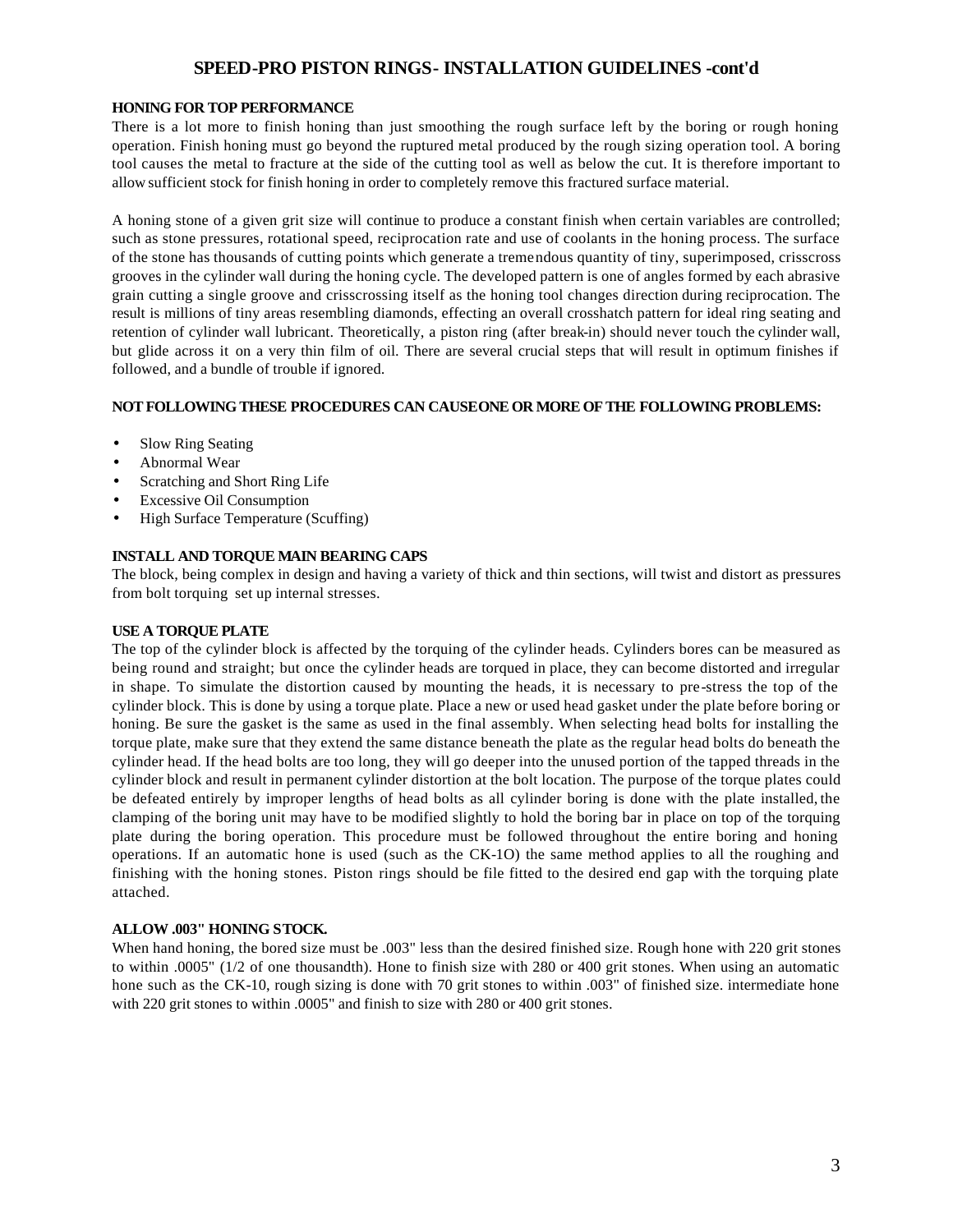# **SPEED-PRO PISTON RINGS - INSTALLATION GUIDELINES -cont'd HONING FOR TOP PERFORMANCE - cont'd**

400 and 600 grit stones are available for both hand operated and automatic equipment, with the 400 grit working out quite well when a smoother surface is desired. The 600 grit produces a very high polish which is the maximum smoothness in cylinder wall finishing. Honing with the 600 grit becomes more critical due to the tendency to burnish and pick up scratches - more prevalent as the surface smoothes out and the crosshatch pattern begins to disappear. A highly burnished surface can be detrimental, resulting in non-uniform oil film distribution and slow ring seating due to the slick surface.

Some people have the idea that a given manufacturer's No.500 stone is also 500 grit. Although it is true "the higher the number, the finer the grit", No. 500 is actually 280 grit, 300 is 220 grit, 200 is 150 grit and 100 is 70 grit. A good honing stone to use is a 280 grit for chrome top rings and 280 or 400 grit for moly top rings. If you are using hand operated equipment, the drill speed should be between 200 to 450 R.P.M. Saturate each cylinder wall and the honing stones with a good grade of honing oil. Kerosene, mineral spirits or a light bodied mineral oil can be used.

# **USE A GOOD FLOW OF COOLANT ON THE HONING STONES**

Clean coolant should be directed into the cylinder bore even before stone rotation starts. A continuous flow of lubricant should be supplied to the honing stones and cylinder walls while honing. It is desirable that the stones "break down" during the honing process to expose a continuous supply of sharp. clean cutting edges. The honing oil will flush the loose abrasive and metal particles from the stones and cylinder wall. Equally important, it will cool the work and keep the stones clean and cutting freely. Surface temperatures are greatly reduced by the use of coolant. It eliminates the possibility of stones becoming loaded, which causes many of the small cuffing edges to "push" rather than cut, and produces a cylinder wall finish having deep scratches, smeared grooves, torn and fragmented material and glazed and burnished areas.

**EXPAND THE STONES GRADUALLY,** avoid excessive pressure which can cause excessive stone wear and loaded stones. Loaded stones will decrease the speed of stock removal and produce a non-uniform and burnished surface. Start the stones with a firm cutting pressure. Excessive pressure will only increase stone wear and will not make them cut any faster. Use a fast and steady up and down movement to produce a well defined diamond shaped pattern. A good pattern is to have each side of the diamond shape to be 20 to 30 degrees from an imaginary horizontal line.

**ALLOW THE STONES TO RUN FREE OF HEAVY DRAG AFTER THEY HAVE CUT THE BORE TO THE DESIRED SIZE.** This "polishing" operation, which is reciprocating the hone for several strokes at finished diameter, produces very desirable flat areas or plateaus to act as bearing surfaces on which a film of oil can form. When honing with the CK-10 automatic honing machine, the final honing pressure can be controlled by adjusting the feed rate to a low setting to produce the plateau surface.

# **CLEAN CYLINDERS THOROUGHLY AFTER HONING IS COMPLETED**

Cleaning is most essential after the honing operation to remove abrasives and loose metal particles. Use hot, soapy water and scrub vigorously with a stiff, non-metallic, bristle brush (such as a bathroom bowl brush). Scrub until the soapsuds remain white, then swab each cylinder wall with the hot soapy solution to float out all remaining foreign matter. Next, wipe out the bores with paper toweling until clean towels show no dirt. A generous coat of engine oil should be applied to all cylinder surfaces to prevent rust. During assembly, piston rings and pistons must also be coated with oil as dry starts raise surface temperatures and cause scuffing

If you have means of measuring surface roughness, a chrome ring will be more effective on a microinch finish of 16 minimum. When using moly, a surface finish of 12 microinch or smoother has given good results. The slightly rougher surface for chrome provides the needfed oil retention on the cylinder wall and results in lower frictional temperatures.